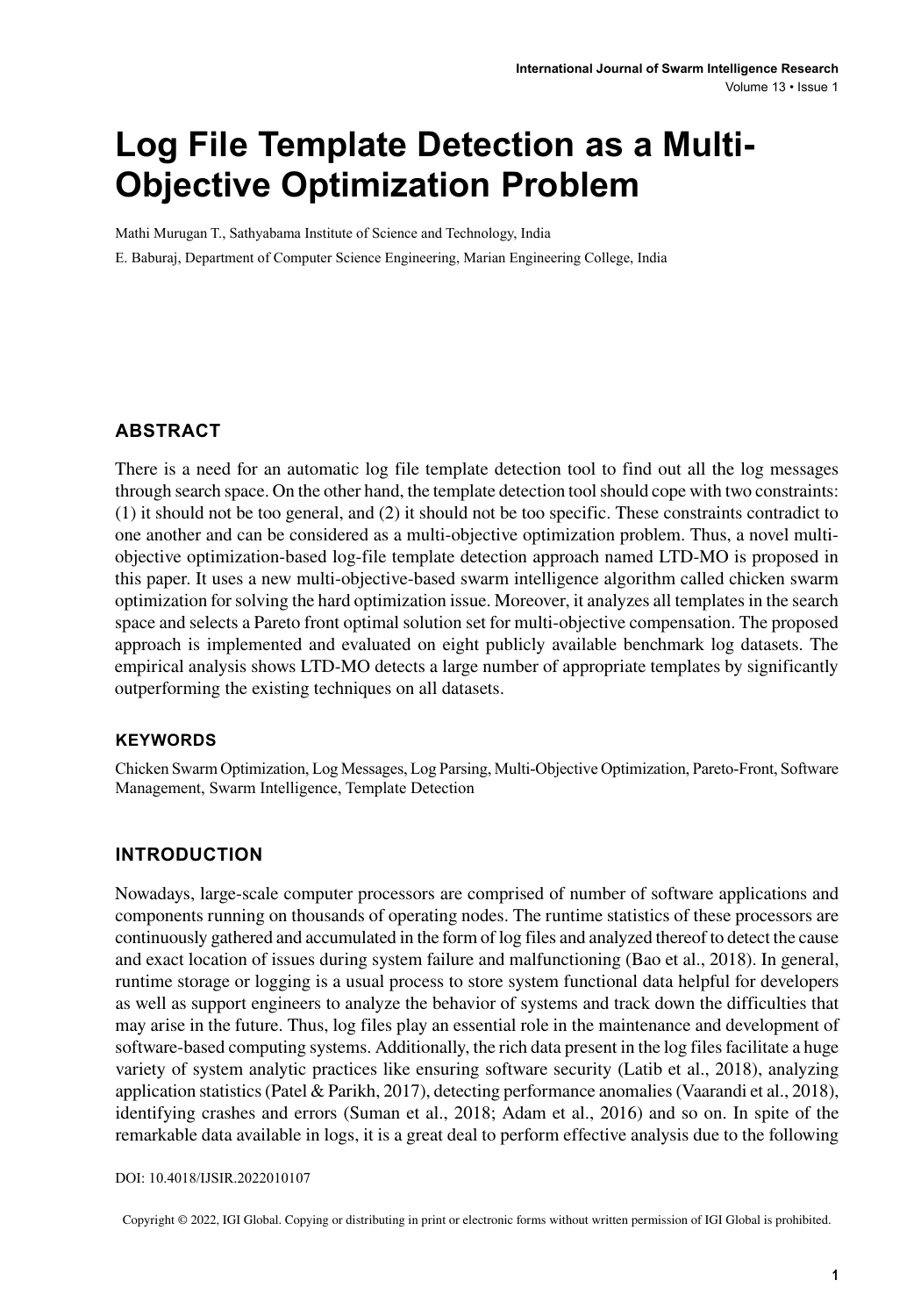challenges. Firstly, recent software systems regularly produce tons of logs (e.g., a commercial cloud device can generate about gigabytes of data every hour) (Astekin et al., 2019). These high volume logs make it impossible to do a manual inspection for key diagnostics even if provided with search and grep utilities. As a result, traditional log analysis methods that mostly depend on manual operation have become unfeasible and prohibitive (Jia et al., 2018; Li et al., 2018). Secondly, the messages in log files are intrinsically unstructured as developers normally store the system activities in a free-text format for better accessibility and flexibility (Rath, 2016). Therefore, there exists a great demand for automated log analysis for all kinds of applications (He et al., 2017; El-Masri et al., 2020). An automatic log analysis based on keyword searches with ad hoc scriptslike "CRITICAL" or "ERROR" is found to be inadequate for fixing several problems (Baudart, 2018; Vega et al., 2017). Further, rule-based methods are an advanced technique; however it is difficult to formulate each and every rule throughout the analysis (Khan & Parkinson, 2018). The drawbacks of these initial approaches significantly increased the difficulty in log file data analysis. To overcome these limitations, recent studies as well asindustrialists provide different alternatives with a powerful word search and machine learning analytics like Splunk (Carasso, 2012), ELK (Smith, 2015), Logentries (Jaunin & Burdick, 2011), etc. Nevertheless, the first and foremost step to enable these log analysis is log parsing through which free-text raw log data are parsed into a stream of structured data (He et al., 2016).

A log file usually contains a batch of single or multi-lined characters listed in the form of an inherent chronological pattern. This pattern is normally underpinned by a timestamp inserted to each message of the log files. The messages might be highly structured (e.g. values separated with commas), semi-structured (e.g. attribute-value format), unstructured (e.g. free-text of random length) or a combination of these (Landauer et al., 2020). Therefore, log parsers are applied to transfer the log messages in unstructured pattern into a structured pattern. The parsed messages then enable the advantage of certain characteristicslike filtering, effective search, counting, grouping and sophisticated log mining (Zhu et al., 2019). An example of unstructured HDFS benchmark log message is shown in Figure 1. It consists of the following fields recorded during system runtime: (a) timestamp (stores the time in which an event is occurred), (b) verbosity level (describes the severity level of occurring event, e.g. "FATAL", "ERROR", "WARN", "INFO") and (c) raw message data (free-text depiction of system task). Generally, log parsing with traditional methods require heavy usage of regular expressions in the source code. These expressions are manually derived by the developers for each log event and added to the parsing rule list. During system runtime storage, the incoming log messages are compared with the derived expressionsto find a matching log event from the parsing list. Besides, traditional methods are found to be impractical and error-prone due to the following limitations. First, todays systems are large-scale which in turn produce huge volume of rapidly increasing logs. Second, the design as well as computing task of the modern systems is very complex which makes logging difficult. Third, the source code of a system can be written by any developer who has even no idea about the purpose of log parsing. Finally, the logging statements are updated frequently due to the wide adoption of agile software and so, developers must update the parsing rules to guarantee the new version (He et al., 2018).

The lack of structured traditional log data format leads to the development of automated log data template detection. It is the process of identifying different events contained in log files through automated template extraction. It is also the modern way of converting unstructured log data into structured form for a high-scale platform. Many automated log parses are presented in the literature namely SLCT (Vaarandi, 2008) and its extension Logcluster (Vaarandi & Pihelgas, 2015), IPLoM

#### **Figure 1. Format of an unstructured log message**

081110 103812 9115 INFO dfs.DataNode\$PacketResponder: Received block blk -5668584889663038916 of size 67108864 from /10.250.9.207